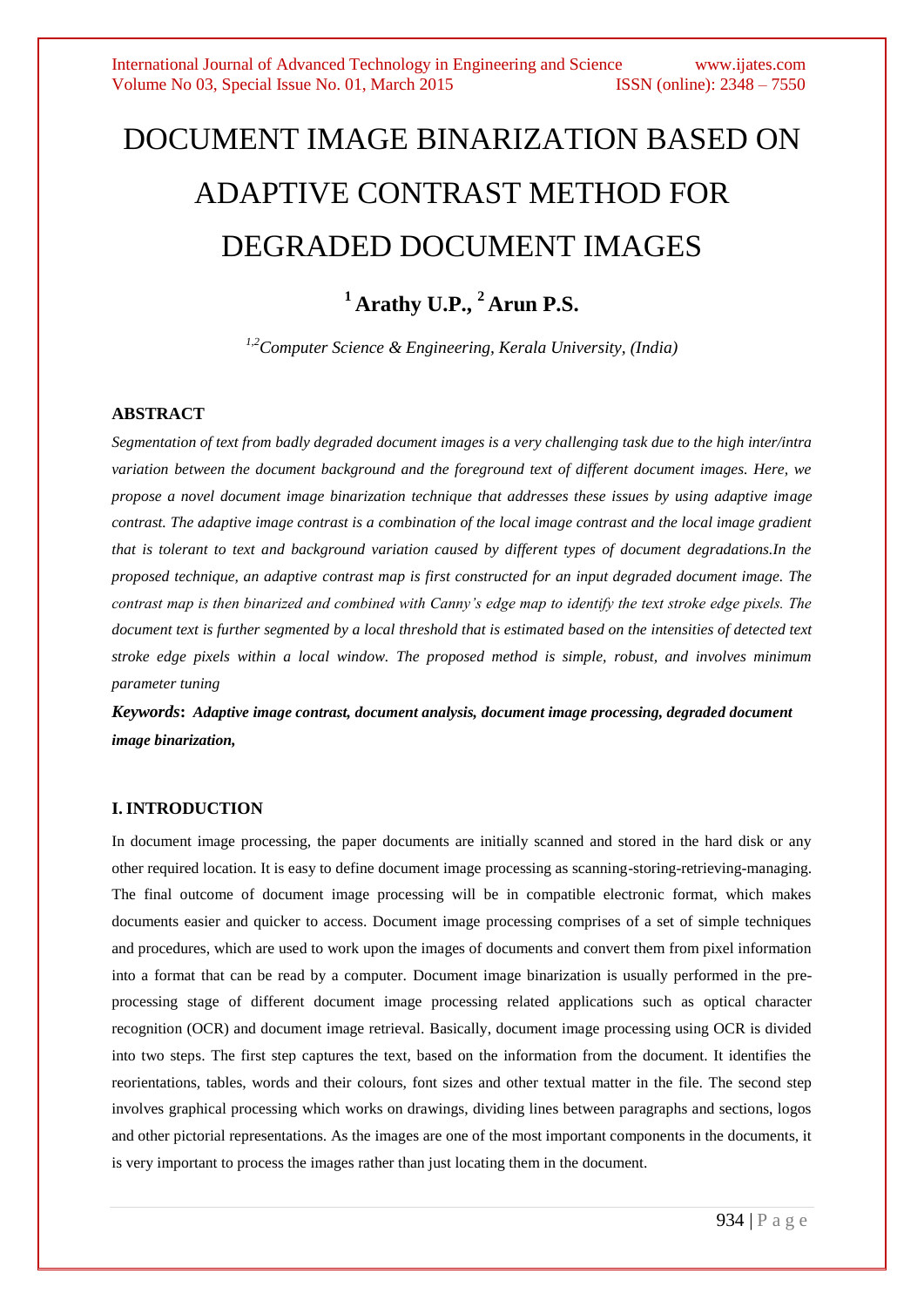Document image binarization aims to segment the foreground text from the document background. But the segmentation of text from badly degraded document images is a very challenging task due to the high inter and intra variation between the document background and the foreground text of different document images. Document image binarization converts the acquired image to binary format, the objective of binarization is to automatically choose a threshold that separates the foreground and background information. Document image binarization has been studied for many years[1]-[3], the thresholding of degraded document images is still an unsolved problem due to the high inter and intra variation between the text stroke and the document background across different document images



**Fig. 1. Five degraded document image examples (a)–(d) are taken from DIBCO series datasets and (e) is taken from Bickley diary dataset**

# **II. RELATED WORKS**

A new document image binarization technique that segments the text from badly degraded historical document images. Here makes use of the image contrast that is defined by the local image maximum and minimum. Compared with the image gradient, the image contrast evaluated by the local maximum and minimum has a nice property that it is more tolerant to the uneven illumination and other types of document degradation such as smear. Given a historical document image, the technique first constructs a contrast image and then detects the high contrast image pixels which usually lie around the text stroke boundary. The document text is then segmented by using local thresholds that are estimated from the detected high contrast pixels within a local neighbourhood window.They divide this section into three subsections, which deal with the contrast image construction, the high contrast pixel detection, and the local threshold estimation, respectively

#### **2.1Contrast Image Construction**

The image gradient has been widely used in the literature for edge detection. However, the image gradient is often obtained by the absolute image difference within a local neighbourhood window, which does not incorporate the image intensity itself and is so sensitive to the image contrast/brightness variation. Take an unevenly illuminated historical document image as an example, the gradient of an image pixel (around the text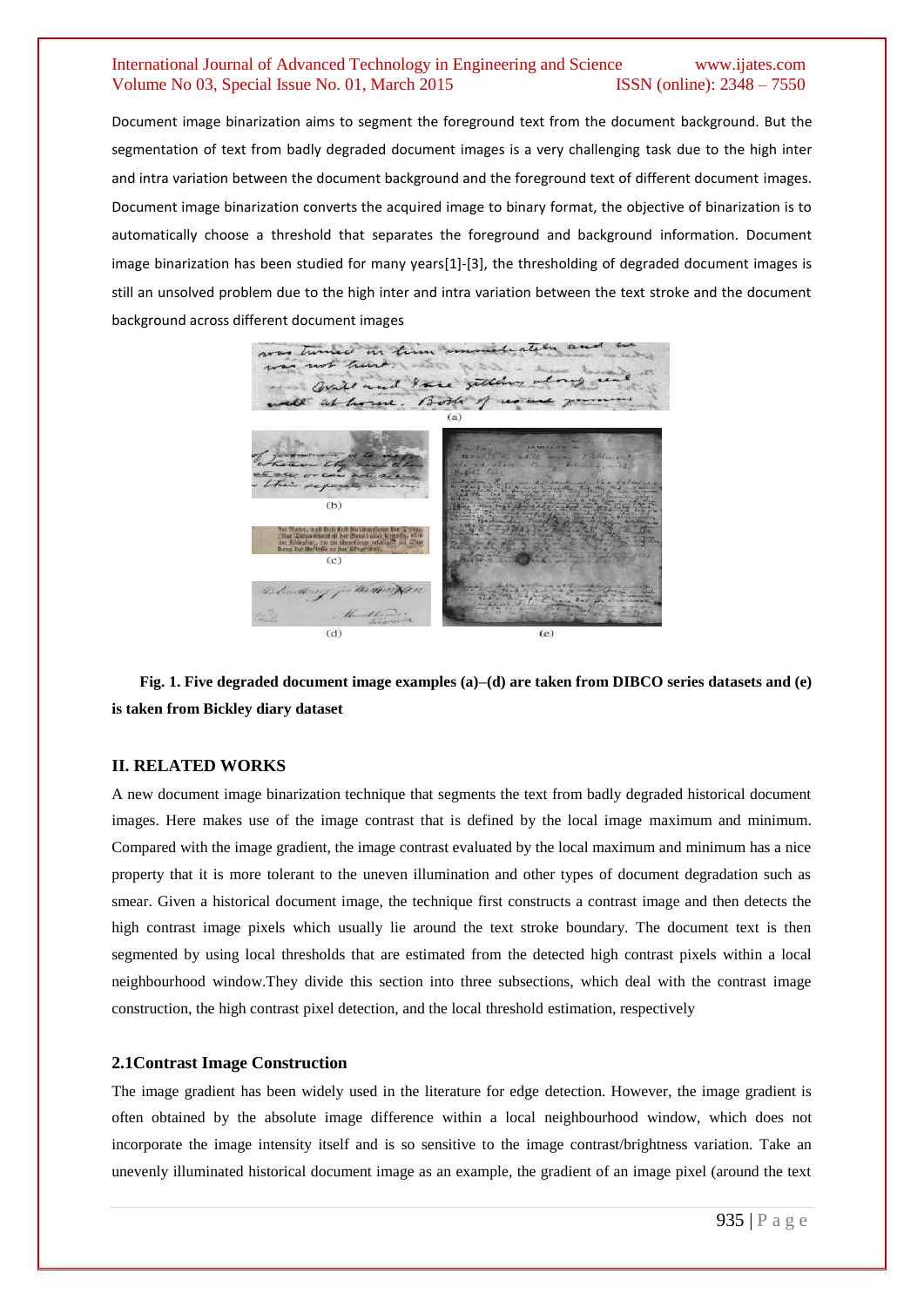stroke boundary) within bright document regions may be much higher than that within dark document regions. To detect the high contrast image pixels around the text stroke boundary properly, the image gradient needs to be normalized to compensate for the effect of the image contrast or brightness variation. At the same time, the normalization suppresses the variation within the document background as well. In the proposed technique, we suppress the background variation by using an image contrast that is calculated based on the local image maximum and minimum as follows:

$$
D(x,y) = \frac{f_{max}(x,y) - f_{min}(x,y)}{f_{max}(x,y) + f_{min}(x,y) + \epsilon}
$$

where fmax(x, y) and fmin(x, y) refer to the maximum and the minimum image intensities within a local neighbourhood window. In the implemented system, the local neighbourhood window is a  $3 \times 3$  square window. The term e is a positive but infinitely small number, which is added in case the local maximum is equal to 0.The image contrast in above equation, lowers the image background and brightness variation properly. In particular, the numerator (i.e. the difference between the local maximum and the local minimum) captures the local image difference that is similar to the traditional image gradient. The denominator acts as a normalization factor that lowers the effect of the image contrast and brightness variation. For image pixels within bright regions around the text stroke boundary, the denominator is large, which neutralizes the large numerator and accordingly results in a relatively low image contrast. But for image pixels within dark regions around the text stroke boundary, the denominator is small, which compensates the small numerator and accordingly results in a relatively high image contrast. As a result, the contrasts of image pixels (lying around the text stroke boundary) within both bright and dark document regions converge close to each other and this facilitates the detection of high contrast image pixels lying around the text stroke boundary(to be described in the next subsection).

#### *2.2 High Contrast Pixel Detection*

The purpose of the contrast image construction is to detect the desired high contrast image pixels lying around the text stroke boundary. As described in the last subsection, the constructed contrast image has a clear bimodal pattern where the image contrast around the text stroke boundary varies within a small range but is obviously much larger compared with the image contrast within the document background. We therefore detect the desired high contrast image pixels (lying around the text stroke boundary) by using Otsu's global thresholding method.

#### *2.3 Historical Document Thresholding*

The text pixels can be classified from the document background pixels once the high contrast image pixels around the text stroke boundary are detected properly. The document thresholding from the detected high contrast image pixels is based on two observations. First, the text pixels should be close to the detected high contrast image pixels because most detected high contrast image pixels lie around the text stroke boundary. Second, the intensity of most text pixels should be close or lower than the average intensity of the detected high contrast image pixels within a local neighbourhood window[4]-[6]. This can be similarly explained by the fact that most detected high contrast image pixels lie around the text stroke boundary.

For each document image pixel, the number of the detected high contrast image pixels is first determined within a local neighbourhood window. The document image pixel will be considered a text pixel candidate if the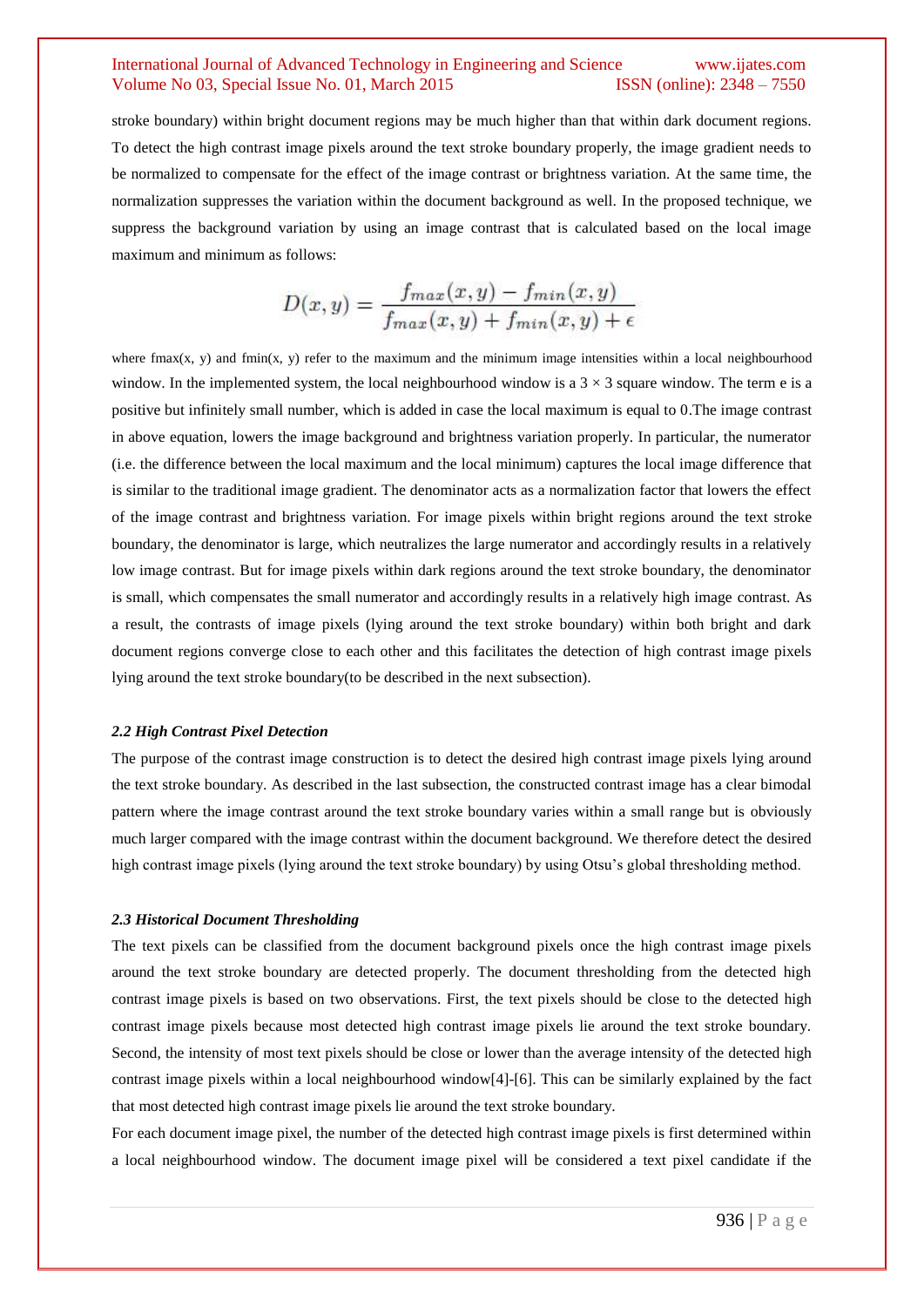number of high contrast image pixels within the neighbourhood window is larger than a threshold. The document image pixel can thus be classified based on its intensity relative to that of its neighboring high contrast image pixels as

$$
R(x,y) = \left\{ \begin{array}{cc} 1 & \begin{array}{c} N_e \geq N_{min} & \&\&\\ & I(x,y) \leq E_{mean} + E_{std}/2 \\ 0 & \text{otherwise} \end{array} \end{array} \right.
$$

where Emean and Estd are the mean and the standard deviation of the image intensity of the detected high contrast image pixels(within the original document image) within the neighbourhood window that can be evaluated as

$$
E_{mean} = \frac{\sum_{neighbor} I(x, y) * (1 - E(x, y))}{N_e}
$$
\n
$$
\sqrt{\sum_{i} (I(x, y) - E_{max}) * (1 - E(x, y)))^2}
$$

$$
E_{std} = \sqrt{\frac{\sum_{neighbor} ((I(x, y) - E_{mean}) * (1 - E(x, y)))^2}{2}}
$$

where I refers to the input document image and  $(x, y)$  denotes the position of the document image pixel under study. E refers to the binary high contrast pixel image where  $E(x, y)$  is equal to 0 if the document image pixel is detected as a high contrast pixel. Ne refers to the number of high contrast image pixels that lie within the local neighbourhood window. So if Ne is larger than Nmin and  $I(i, j)$  is smaller than Emean+ Estd/2, R(i, j) is set at 1. Otherwise $(i, j)$  is set at 0.

Disadvantages:

- $\triangleright$  It can't handle document images with bright text properly. This is because a weak contrast will be calculated for stroke edges of the bright text where the denominator in Equation(image contrast, is calculated based on the local image maximum and minimum)will be large but the numerator will be small.
- $\triangleright$  Time consuming.

# **III. PROPOSED METHOD**

In the proposed document image binarization techniques, given a degraded document image, an adaptive contrast map is first constructed and the text stroke edges are then detected through the combination of the binarized adaptive contrast map and the canny edge map. The text is then segmented based on the local threshold that is estimated from the detected text stroke edge pixels. Some post-processing is further applied to improve the document binarization quality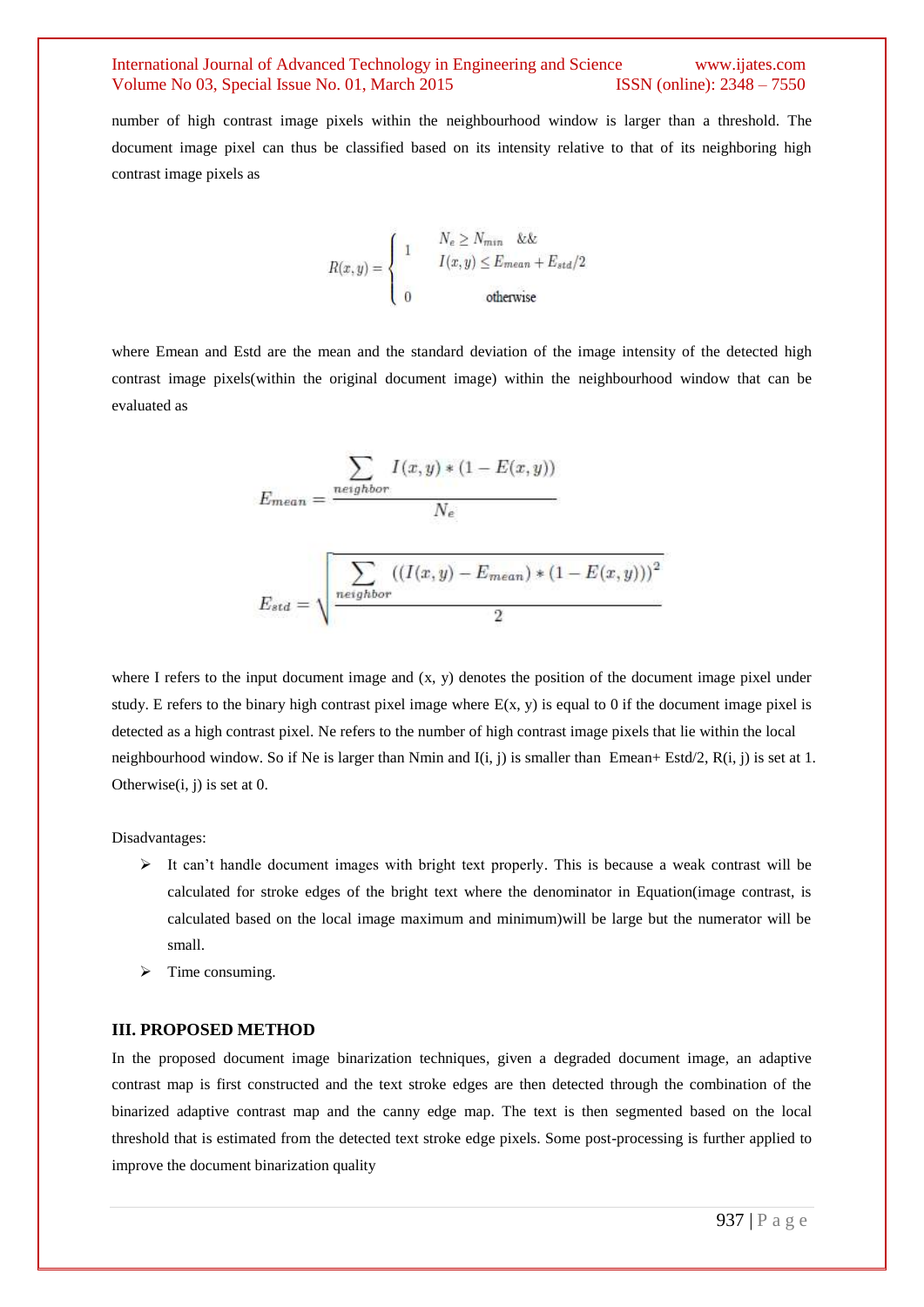

**Fig2:System design of document image binarization technique**

#### **3.1 Contrast Image Construction**

The image gradient has been widely used for edge detection and it can be used to detect the text stroke edges of the document images effectively that have a uniform document background. On the other hand, it often detects many non-stroke edges from the background of degraded document that often contains certain image variations due to noise, uneven lighting, bleed-through, etc. To extract only the stroke edges properly, the image gradient needs to be normalized to compensate the image variation within the document background.

In earlier method , The local contrast evaluated by the local image maximum and minimum is used to suppress the background variation as described in Equation (image contrast, is calculated based on the local image maximum and minimum). In particular, the numerator (i.e. the difference between the local maximum and the local minimum) captures the local image difference that is similar to the traditional image gradient. The denominator is a normalization factor that suppresses the image variation within the document background. For image pixels within bright regions, it will produce a large normalization factor to neutralize the numerator and accordingly result in a relatively low image contrast. For the image pixels within dark regions, it will produce a small denominator and accordingly result in a relatively high image contrast.However, the image contrast in the earlier method has one typical limitation that it may not handle document images with the bright text properly. This is because a weak contrast will be calculated for stroke edges of the bright text where the denominator in Equation(image contrast, is calculated based on the local image maximum and minimum)will be large but the numerator will be small. To overcome this over-normalization problem,we combine the local image contrast with the local image gradient and derive an adaptive local image contrast as

$$
C_a(i, j) = \alpha C(i, j) + (1 - \alpha)(I_{\max}(i, j) - I_{\min}(i, j))
$$

where *C(i, j )* denotes the local contrast in the previous equation and*(I*max*(i, j )* − *I*min*(i, j ))* refers to the local image gradient that is normalized to [0, 1]. The local windows size is set to 3 empirically.  $\alpha$  is the weight between local contrast and local gradient that is controlled based on the document image statistical information. Ideally, the image contrast will be assigned with a high weight (i.e. large *α*) when the document image has significant intensity variation. So that the proposed binarization technique depends more on the local image contrast that can capture the intensity variation well and hence produce good results. Otherwise, the local image gradient will be assigned with a high weight. The proposed binarization technique relies more on image gradient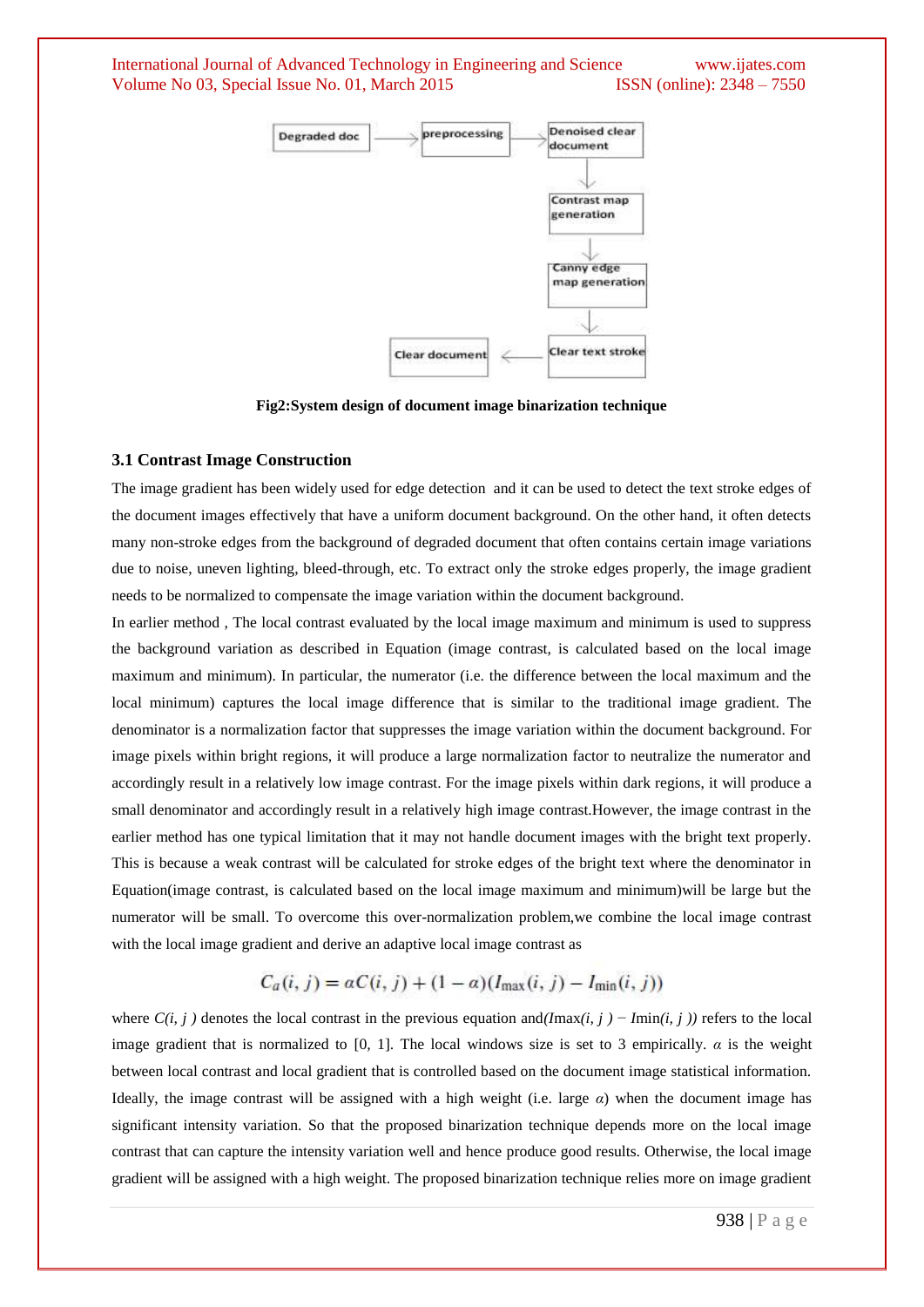and avoid the over normalization problem of our previous method.We model the mapping from document image intensity variation to  $\alpha$  by a power function as

$$
\alpha = \left(\frac{Std}{128}\right)^7.
$$

where *Std* denotes the document image intensity standard deviation, and *γ* is a pre-defined parameter. The power function has a nice property in that it monotonically and smoothly increases from 0 to 1 and its shape can be easily controlled by different *γ* .*γ* can be selected from [0*,*∞], where the power function becomes a linear function when *γ* = 1. Therefore, the local image gradient will play the major role in *Ca(i, j )*when *γ* is large and the local image contrast will play the major role when *γ* is small.

#### **3.2 Text Stroke Edge Pixel Detection**

The purpose of the contrast image construction is to detect the stroke edge pixels of the document text properly. The constructed contrast image has a clear bi-modal pattern [7],where the adaptive image contrast computed at text stroke edges is obviously larger than that computed within the document background. We therefore detect the text stroke edge pixel candidate by using Otsu's global thresholding method.

As the local image contrast and the local image gradient are evaluated by the difference between the maximum and minimum intensity in a local window, the pixels at both sides of the text stroke will be selected as the high contrast pixels. The binary map can be further improved through the combination with the edges by Canny's edge detector, because Canny's edge detector [8]-[13] has a good localization property that it can mark the edges close to real edge locations in the detecting image. In addition, canny edge detector uses two adaptive thresholds and is more tolerant to different imaging artifacts such as shading.

#### **3.3 Local Threshold Estimation**

The text can then be extracted from the document background pixels once the high contrast stroke edge pixels are detected properly. Two characteristics can be observed from different kinds of document images: First, the text pixels are close to the detected text stroke edge pixels. Second, there is a distinct intensity difference between the high contrast stroke edge pixels and the surrounding background pixels. The document image text can thus be extracted based on the detected text stroke edge pixels as

$$
R(x, y) = \begin{cases} 1 & I(x, y) \le E_{\text{mean}} + \frac{E_{\text{std}}}{2} \\ 0 & \text{otherwise} \end{cases}
$$

where *E*mean and *E*std are the mean and standard deviation of the intensity of the detected text stroke edge pixels within a neighbourhood window *W*, respectively. The neighbourhood window should be at least larger than the stroke width in order to contain stroke edge pixels.

#### **3.4 Post-Processing**

The binarization result can be further improved by incorporating certain domain knowledge as described in post processing algorithm. First, the isolated foreground pixels that do not connect with other foreground pixels are filtered out to make the edge pixel set precisely. Second, the neighbourhood pixel pair that lies on symmetric sides of a text stroke edge pixel should belong to different classes (i.e., either the document background or the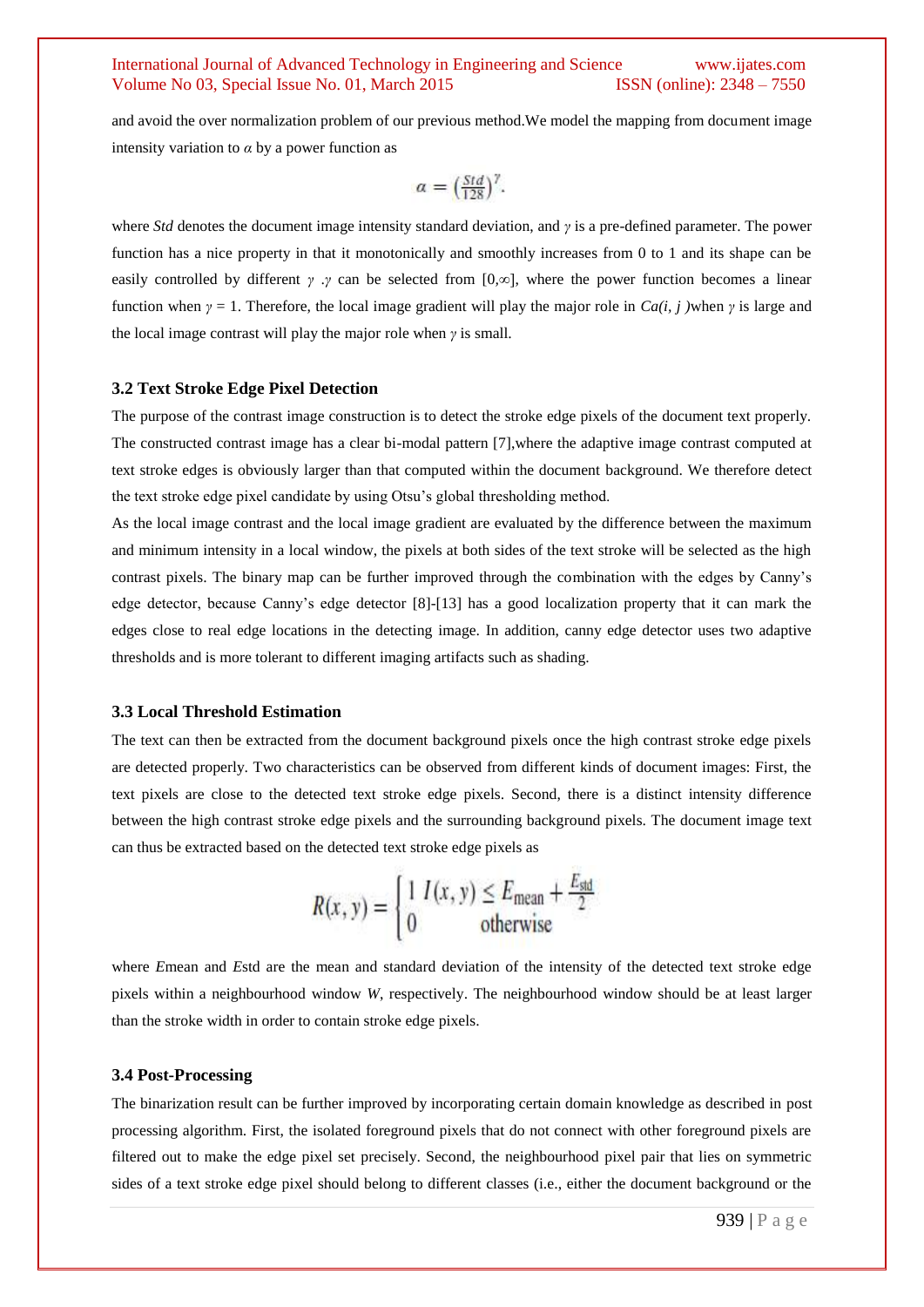foreground text). One pixel of the pixel pair is therefore labelled to the other category if both of the two pixels belong to the same class. Finally, some single-pixel artifacts along the text stroke boundaries are filtered out by using several logical operators.

Advantages:

The main advantages of the system are as follows:

- $\triangleright$  It relies more on image gradient and avoid the over normalization problem
- $\triangleright$  The proposed method simple, robust and capable of handling different types of degraded document images with minimum parameter tuning

#### **IV. CONCLUSION**

Segmentation of text from badly degraded document images is a very challenging task due to the high inter/intravariation between the document background and the foreground text of different document images. Here, propose a novel document image binarization technique that addresses these issues by using adaptive image contrast. The adaptive image contrast is a combination of the local image contrast and the local image gradient that is tolerant to text and background variation caused by different types of document degradations. In the proposed technique, an adaptive contrast map is first constructed for an input degraded document image. The contrast map is then binarized and combined with Canny's edge map to identify the text stroke edge pixels. The document text is further segmented by a local threshold that is estimated based on the intensities of detected text stroke edge pixels within a local window. This is an adaptive image contrast based document image binarization technique that is tolerant to different types of document degradation such as uneven illumination and document smear. Moreover, it works for different kinds of degraded document images. The proposed technique makes use of the local image contrast that is evaluated based on the local maximum and minimum. The proposed method is simple, robust, and involves minimum parameter tuning

#### **V. ACKNOWLEDGEMENT**

We would like to thank various technological experts who researches about degraded document image and improve the result by implementing new methods. We would also like to thank Google for providing details on different issues addressing the challenges of degraded document image binarization technique from twitter and about other related techniques.

#### **REFERENCES**

- [1] B. Gatos, K. Ntirogiannis, and I. Pratikakis, "*ICDAR 2009 document image binarization contest (DIBCO 2009),*" in Proc. Int. Conf. Document Anal. Recognit., Jul. 2009, pp. 1375–1382.
- [2] Pratikakis, B. Gatos, and K. Ntirogiannis, *"ICDAR 2011 document image binarization contest (DIBCO 2011)*," in Proc. Int. Conf. Document Anal. Recognit., Sep. 2011, pp. 1506–1510
- [3] Pratikakis, B. Gatos, and K. Ntirogiannis, *"H-DIBCO 2010 handwritten document image binarization competition*," in Proc. Int. Conf. Frontiers Handwrit. Recognit., Nov. 2010, pp. 727–732.
- [4] S. Lu, B. Su, and C. L. Tan, "*Document image binarization using background estimation and stroke edges,*" Int. J. Document Anal. Recognit., vol. 13, no. 4, pp. 303–314, Dec. 2010.